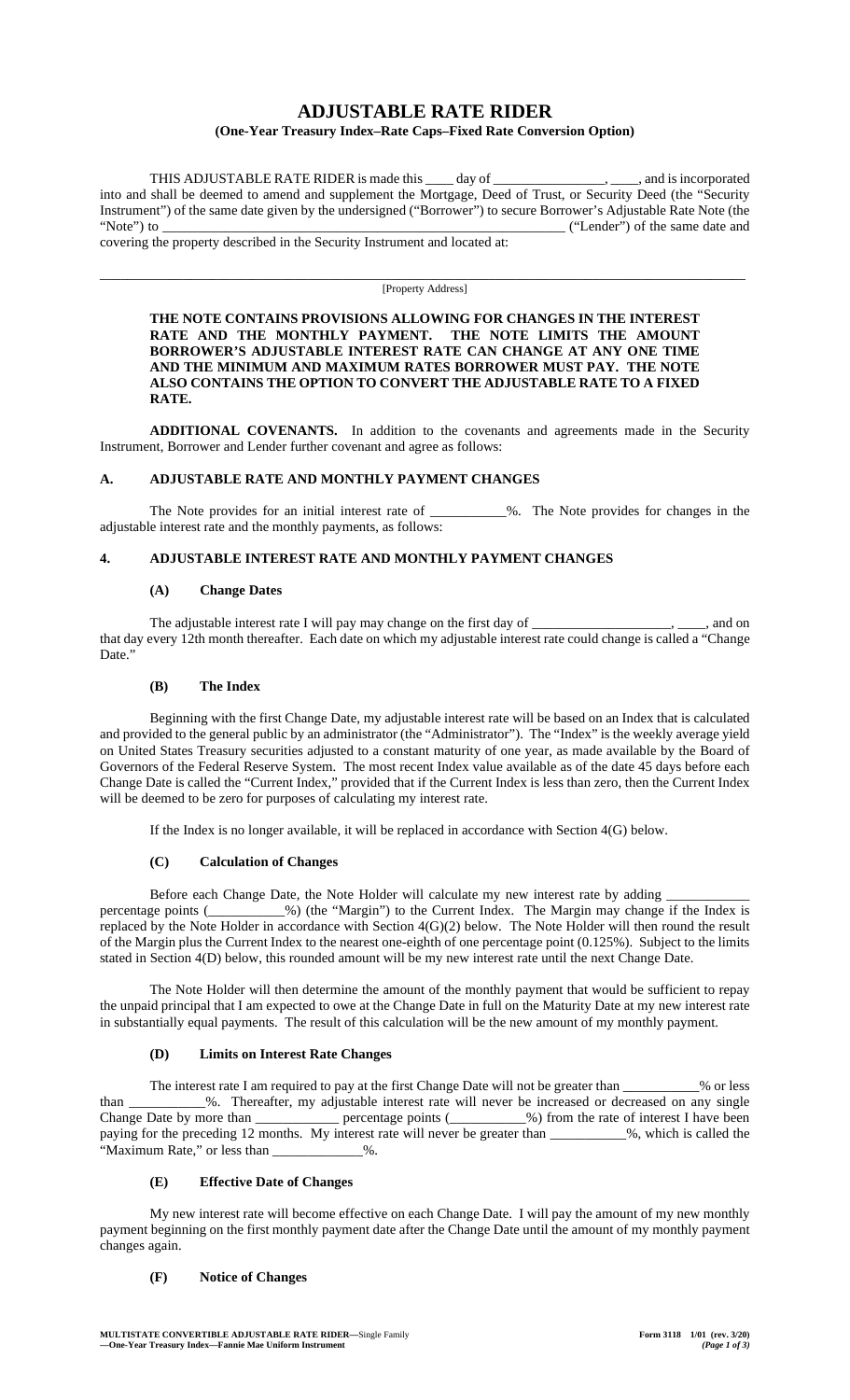The Note Holder will deliver or mail to me a notice of any changes in my adjustable interest rate and the amount of my monthly payment before the effective date of any change. The notice will include information required by law to be given to me and also the title and telephone number of a person who will answer any question I may have regarding the notice.

#### **(G) Replacement Index and Replacement Margin**

The Index is deemed to be no longer available and will be replaced if any of the following events (each, a "Replacement Event") occur: (i) the Administrator has permanently or indefinitely stopped providing the Index to the general public; or (ii) the Administrator or its regulator issues an official public statement that the Index is no longer reliable or representative.

If a Replacement Event occurs, the Note Holder will select a new index (the "Replacement Index") and may also select a new margin (the "Replacement Margin"), as follows:

> (1) If a replacement index has been selected or recommended for use in consumer products, including residential adjustable-rate mortgages, by the Board of Governors of the Federal Reserve System, the Federal Reserve Bank of New York, or a committee endorsed or convened by the Board of Governors of the Federal Reserve System or the Federal Reserve Bank of New York at the time of a Replacement Event, the Note Holder will select that index as the Replacement Index.

> (2) If a replacement index has not been selected or recommended for use in consumer products under Section  $(G)(1)$  at the time of a Replacement Event, the Note Holder will make a reasonable, good faith effort to select a Replacement Index and a Replacement Margin that, when added together, the Note Holder reasonably expects will minimize any change in the cost of the loan, taking into account the historical performance of the Index and the Replacement Index.

The Replacement Index and Replacement Margin, if any, will be operative immediately upon a Replacement Event and will be used to determine my interest rate and monthly payments on Change Dates that are more than 45 days after a Replacement Event. The Index and Margin could be replaced more than once during the term of my Note, but only if another Replacement Event occurs. After a Replacement Event, all references to the "Index" and "Margin" will be deemed to be references to the "Replacement Index" and "Replacement Margin."

The Note Holder will also give me notice of my Replacement Index and Replacement Margin, if any, and such other information required by applicable law and regulation.

#### **B. FIXED INTEREST RATE OPTION**

The Note provides for Borrower's option to convert from an adjustable interest rate with interest rate limits to a fixed interest rate, as follows:

# **5. FIXED INTEREST RATE CONVERSION OPTION**

#### **(A) Option to Convert to Fixed Rate**

I have a Conversion Option that I can exercise unless I am in default or this Section 5(A) will not permit me to do so. The "Conversion Option" is my option to convert the interest rate I am required to pay by this Note from an adjustable rate with interest rate limits to the fixed rate calculated under Section  $\bar{5(B)}$  below.

The conversion can only take place on a date(s) specified by the Note Holder during the period beginning on the first Change Date and ending on the fifth Change Date. Each date on which my adjustable interest rate can convert to the new fixed rate is called the "Conversion Date."

If I want to exercise the Conversion Option, I must first meet certain conditions. Those conditions are that: (i) I must give the Note Holder notice that I want to do so; (ii) on the Conversion Date, I must not be in default under the Note or the Security Instrument; (iii) by a date specified by the Note Holder, I must pay the Note Holder a<br>conversion fee of U.S. \$<br>and (iv) I must sign and give the Note Holder any documents the Note  $\therefore$ ; and (iv) I must sign and give the Note Holder any documents the Note Holder requires to effect the conversion.

#### **(B) Calculation of Fixed Rate**

My new, fixed interest rate will be equal to Fannie Mae's required net yield as of a date and time of day specified by the Note Holder for: (i) if the original term of this Note is greater than 15 years, 30-year fixed rate mortgages covered by applicable 60-day mandatory delivery commitments, plus five-eighths of one percentage point (0.625%), rounded to the nearest one-eighth of one percentage point (0.125%); or (ii) if the original term of this Note is 15 years or less, 15-year fixed rate mortgages covered by applicable 60-day mandatory delivery commitments, plus five-eighths of one percentage point (0.625%), rounded to the nearest one-eighth of one percentage point (0.125%). If this required net yield cannot be determined because the applicable commitments are not available, the Note Holder will determine my interest rate by using comparable information. My new rate calculated under this Section 5(B) will not be greater than the Maximum Rate stated in Section 4(D) above.

# **(C) New Payment Amount and Effective Date**

If I choose to exercise the Conversion Option, the Note Holder will determine the amount of the monthly payment that would be sufficient to repay the unpaid principal I am expected to owe on the Conversion Date in full